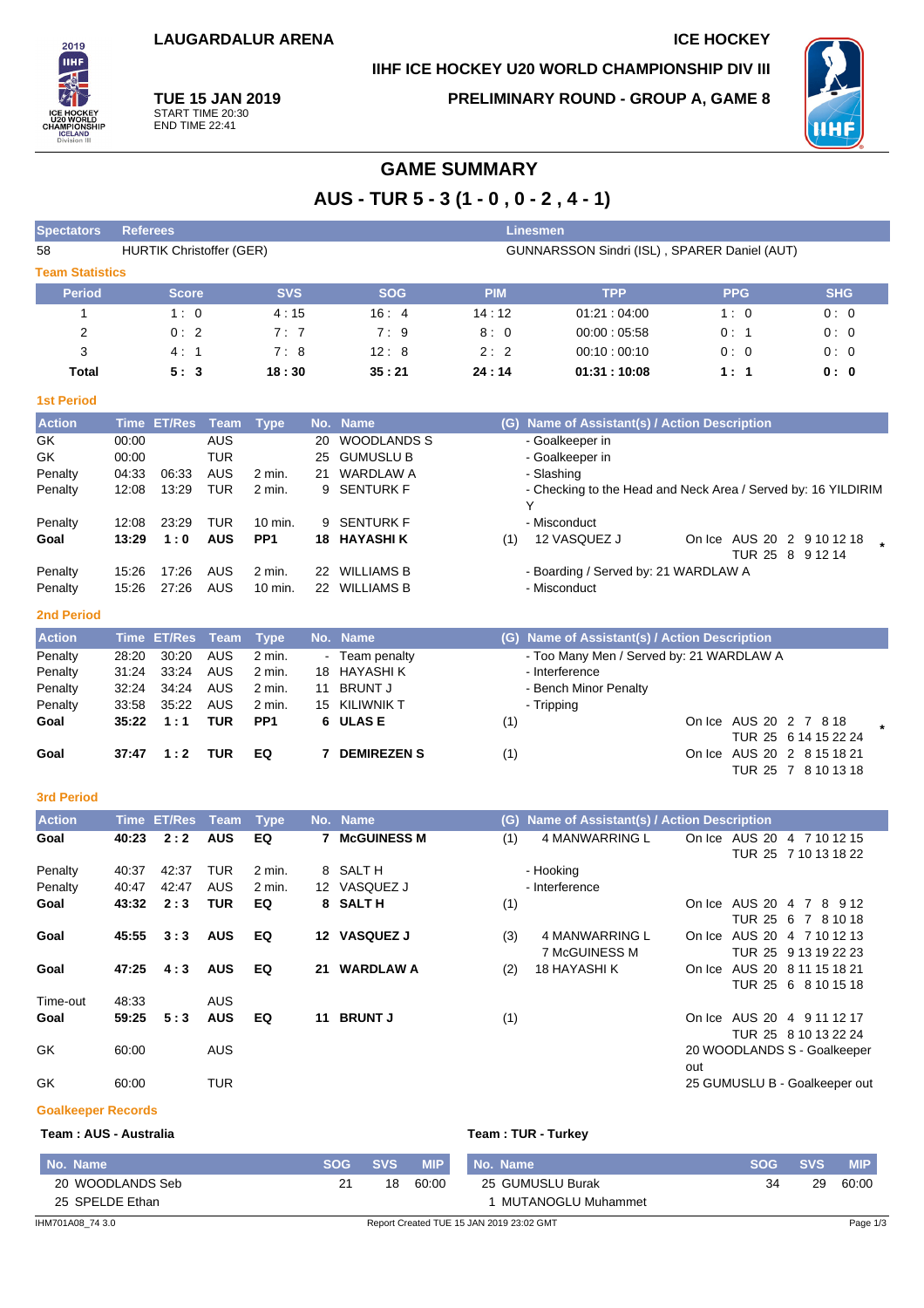







**Game Statistics**

**TUE 15 JAN 2019** START TIME 20:30 END TIME 22:41

| Team : AUS (green) |                               |             |             |                |                |             |          |          |        |                |                |                      |                        |             |
|--------------------|-------------------------------|-------------|-------------|----------------|----------------|-------------|----------|----------|--------|----------------|----------------|----------------------|------------------------|-------------|
|                    | <b>Head Coach: RUCK David</b> |             |             |                |                |             |          |          |        |                |                | <b>Shots on Goal</b> |                        |             |
| No. Pos.           | <b>Name</b>                   | G.          | A           | P              | <b>PIM</b>     | $FO+$       | FO-      | $FO+/-$  | FO%    |                | $\overline{2}$ | 3                    | <b>TS</b><br><b>OT</b> | $+/-$       |
| 4 F                | MANWARRING Liam +A            | 0           | 2           | 2              | 0              |             | 2        | -1       | 33.33  | $\overline{2}$ | 0              | 0                    | 2                      | $+2$        |
| 7 F                | <b>McGUINESS Marcel</b>       |             |             | $\overline{2}$ | $\Omega$       |             | 2        | -1       | 33.33  | $\overline{2}$ | $\Omega$       |                      | 3                      | $+1$        |
| 10 D               | <b>WANG Arthur</b>            | 0           | 0           | 0              | 0              |             | 0        |          | 100.00 | 0              |                | 0                    |                        | $+2$        |
| 12 F               | VASQUEZ Jeremy                |             |             | 2              | 2              | 8           | 5        | 3        | 61.54  | 3              | 3              |                      | 7                      | $+2$        |
| 13 D               | SABLES Dylan                  | 0           | $\mathbf 0$ | $\Omega$       | $\Omega$       | 0           | $\Omega$ | $\Omega$ | 0.00   | $\mathbf{1}$   | 0              | $\Omega$             | 1                      | $+1$        |
| 2 F                | <b>LODGE Yannic</b>           | 0           | 0           | 0              | 0              | 0           | 0        | 0        | 0.00   | 0              | 1              | 1                    | 2                      | $-1$        |
| 8<br>D             | <b>TRIPP Lachlan</b>          | 0           | 0           | 0              | 0              | 0           | 0        | 0        | 0.00   | 0              | 0              | 0                    | 0                      | $-1$        |
| 15 D               | <b>KILIWNIK Thomas</b>        | 0           | $\Omega$    | $\Omega$       | 2              | $\Omega$    | $\Omega$ | $\Omega$ | 0.00   | 0              | $\Omega$       | 0                    | $\Omega$               | $+1$        |
| 18 D               | HAYASHI Kenshin +A (BP)       |             |             | $\overline{2}$ | $\overline{2}$ | 10          | 11       | -1       | 47.62  | 3              | 2              | 2                    | $\overline{7}$         | 0           |
| 22 F               | <b>WILLIAMS Brock</b>         | $\mathbf 0$ | $\mathbf 0$ | 0              | 12             | $\mathbf 0$ | 0        | $\Omega$ | 0.00   | 0              | 0              | $\Omega$             | $\mathbf 0$            | 0           |
| 9<br>D             | <b>FAHMY Lachlan</b>          | 0           | 0           | 0              | 0              | 0           | 0        | 0        | 0.00   | 1              | $\mathbf 0$    | 1                    | 2                      | $\mathbf 0$ |
| 11 F               | BRUNT Jordon +C               |             | 0           |                | 2              | 1           | 0        |          | 100.00 | $\overline{2}$ | $\Omega$       | $\overline{2}$       | 4                      | $+2$        |
| $\mathsf{F}$<br>17 | <b>CHEN Andrew</b>            | 0           | $\Omega$    | 0              | $\Omega$       | 0           | 0        | $\Omega$ | 0.00   | $\mathbf 0$    | 0              | $\Omega$             | 0                      | $+1$        |
| F<br>19            | SILLATO Aiden                 | 0           | 0           | 0              | $\Omega$       | 8           | 6        | 2        | 57.14  | 1              | 0              | 1                    | 2                      | 0           |
| $\mathsf{F}$<br>21 | <b>WARDLAW Alexander</b>      |             | $\Omega$    | 1              | $\overline{2}$ | 0           | $\Omega$ | $\Omega$ | 0.00   | 0              | 0              | 3                    | 3                      | 0           |
| F<br>6             | <b>BARTON James</b>           | 0           | 0           | 0              | 0              | 0           | 0        | 0        | 0.00   | 0              | 0              | 0                    | 0                      | 0           |
| 14 F               | <b>ROZENBERG Fredrik</b>      | 0           | $\Omega$    | $\Omega$       | $\Omega$       | 0           | 0        | 0        | 0.00   | 0              | $\mathbf 0$    | 0                    | 0                      | 0           |
| 16 F               | <b>RANSOME Jack</b>           | 0           | 0           | 0              | 0              | $\Omega$    | 0        | $\Omega$ | 0.00   | 0              | 0              | $\Omega$             | 0                      | $\mathbf 0$ |
| 20 GK              | <b>WOODLANDS Seb</b>          | 0           | $\Omega$    | 0              | 0              |             |          |          |        | 0              | 0              | 0                    | 0                      |             |
| 25 GK              | <b>SPELDE Ethan</b>           | $\Omega$    | $\Omega$    | $\Omega$       | $\Omega$       |             |          |          |        | $\Omega$       | $\Omega$       | $\Omega$             | 0                      |             |
| Total              |                               | 5           | 5           | 10             | 22             | 30          | 26       | 4        | 53.57  | 16             | 7              | 12                   | 35                     |             |

| Team : TUR (white)      |                           |          |          |             |                   |                         |                |          |       |                      |                |                |           |                |       |
|-------------------------|---------------------------|----------|----------|-------------|-------------------|-------------------------|----------------|----------|-------|----------------------|----------------|----------------|-----------|----------------|-------|
| Head Coach: CITAK Yucel |                           |          |          |             |                   |                         |                |          |       | <b>Shots on Goal</b> |                |                |           |                |       |
| No. Pos.                | <b>Name</b>               | G        | A        | P           | <b>PIM</b>        | $FO+$                   | FO-            | $FO+/-$  | FO%   |                      | $\overline{2}$ | 3              | <b>OT</b> | <b>TS</b>      | $+/-$ |
| 7 F                     | <b>DEMIREZEN Sarp</b>     |          | $\Omega$ |             | 0                 | 0                       | 0              | 0        | 0.00  | 1                    | 1              | 0              |           | 2              | $+1$  |
| 10 F                    | TAYGAR Fatih +A           | 0        | $\Omega$ | $\Omega$    | $\Omega$          | 14                      | 14             | 0        | 50.00 | 0                    | 0              | 0              |           | $\Omega$       | $-1$  |
| D<br>13                 | <b>ELAKAS Alp</b>         | 0        | $\Omega$ | $\Omega$    | 0                 | 0                       | $\Omega$       | $\Omega$ | 0.00  | 0                    |                | 0              |           |                | $-2$  |
| 18 F                    | BINGOL Sait +C            | 0        | 0        | 0           | 0                 | 0                       | 0              | 0        | 0.00  |                      | 0              | 0              |           |                | 0     |
| 22 D                    | SALT Kaan                 | 0        | $\Omega$ | $\Omega$    | 0                 | 0                       | 0              | $\Omega$ | 0.00  | 0                    |                | $\overline{2}$ |           | 3              | $-3$  |
| 6 F                     | ULAS Ege                  |          | 0        |             | 0                 | 0                       | 0              | 0        | 0.00  | 0                    |                | 1              |           | 2              | 0     |
| D<br>8                  | SALT Hakan (BP)           |          | $\Omega$ |             | 2                 | 0                       | $\Omega$       | $\Omega$ | 0.00  | 1                    | 2              | 3              |           | 6              | 0     |
| 14 F                    | <b>AFSIN Firat</b>        | 0        | $\Omega$ | 0           | $\Omega$          | 9                       | 9              | $\Omega$ | 50.00 | 0                    | $\Omega$       |                |           |                | 0     |
| F<br>15                 | <b>GOKCEN Ismet</b>       | 0        | $\Omega$ | $\Omega$    | 0                 | 0                       | $\Omega$       | 0        | 0.00  | 0                    | $\overline{2}$ |                |           | 3              | $-1$  |
| 24 F                    | TURAN Mehmet +A           | 0        | 0        | $\mathbf 0$ | $\Omega$          | 1                       | $\overline{2}$ | $-1$     | 33.33 | 1                    |                | 0              |           | $\overline{2}$ | $-1$  |
| 9 F                     | <b>SENTURK Furkan</b>     | 0        | 0        | 0           | $12 \overline{ }$ | 0                       | 0              | 0        | 0.00  | 0                    | 0              | 0              |           | 0              | $-1$  |
| D<br>11                 | <b>KABAY Haktan</b>       | 0        | $\Omega$ | $\Omega$    | 0                 | 0                       | 0              | 0        | 0.00  | 0                    | 0              | 0              |           | 0              | 0     |
| 12 D                    | <b>KIZILKAYA Murat</b>    | 0        | $\Omega$ | $\Omega$    | $\Omega$          | 0                       |                | $-1$     | 0.00  | 0                    | 0              | 0              |           | 0              | 0     |
| F<br>19                 | <b>SECER Emre</b>         | 0        | 0        | $\Omega$    | 0                 | $\overline{\mathbf{c}}$ | 4              | $-2$     | 33.33 | $\mathbf 0$          | 0              | 0              |           | 0              | $-1$  |
| 23 F                    | MUTANOLU Nabi             | 0        | $\Omega$ | $\Omega$    | $\Omega$          | 0                       | $\Omega$       | $\Omega$ | 0.00  | 0                    | $\Omega$       | 0              |           | 0              | $-1$  |
| 16 F                    | <b>YILDIRIM Yusuf</b>     | 0        | 0        | 0           | 0                 | 0                       | 0              | 0        | 0.00  | 0                    | 0              | 0              |           | 0              | 0     |
| 17 D                    | <b>SAKLICA Kadir</b>      | $\Omega$ | $\Omega$ | $\Omega$    | $\mathbf 0$       | 0                       | 0              | 0        | 0.00  | 0                    | 0              | 0              |           | 0              | 0     |
| $\mathsf{F}$<br>21      | <b>TURUT Timur</b>        | 0        | 0        | 0           | $\Omega$          | $\Omega$                | 0              | $\Omega$ | 0.00  | 0                    | 0              | 0              |           | 0              | 0     |
| GK<br>1                 | <b>MUTANOGLU Muhammet</b> | 0        | 0        | 0           | 0                 |                         |                |          |       | 0                    | 0              | 0              |           | 0              |       |
| 25 GK                   | <b>GUMUSLU Burak</b>      | 0        | $\Omega$ | $\Omega$    | $\Omega$          |                         |                |          |       | 0                    | 0              | 0              |           | $\Omega$       |       |
| <b>Total</b>            |                           | 3        | 0        | 3           | 14                | 26                      | 30             | -4       | 46.43 | 4                    | 9              | 8              |           | 21             |       |